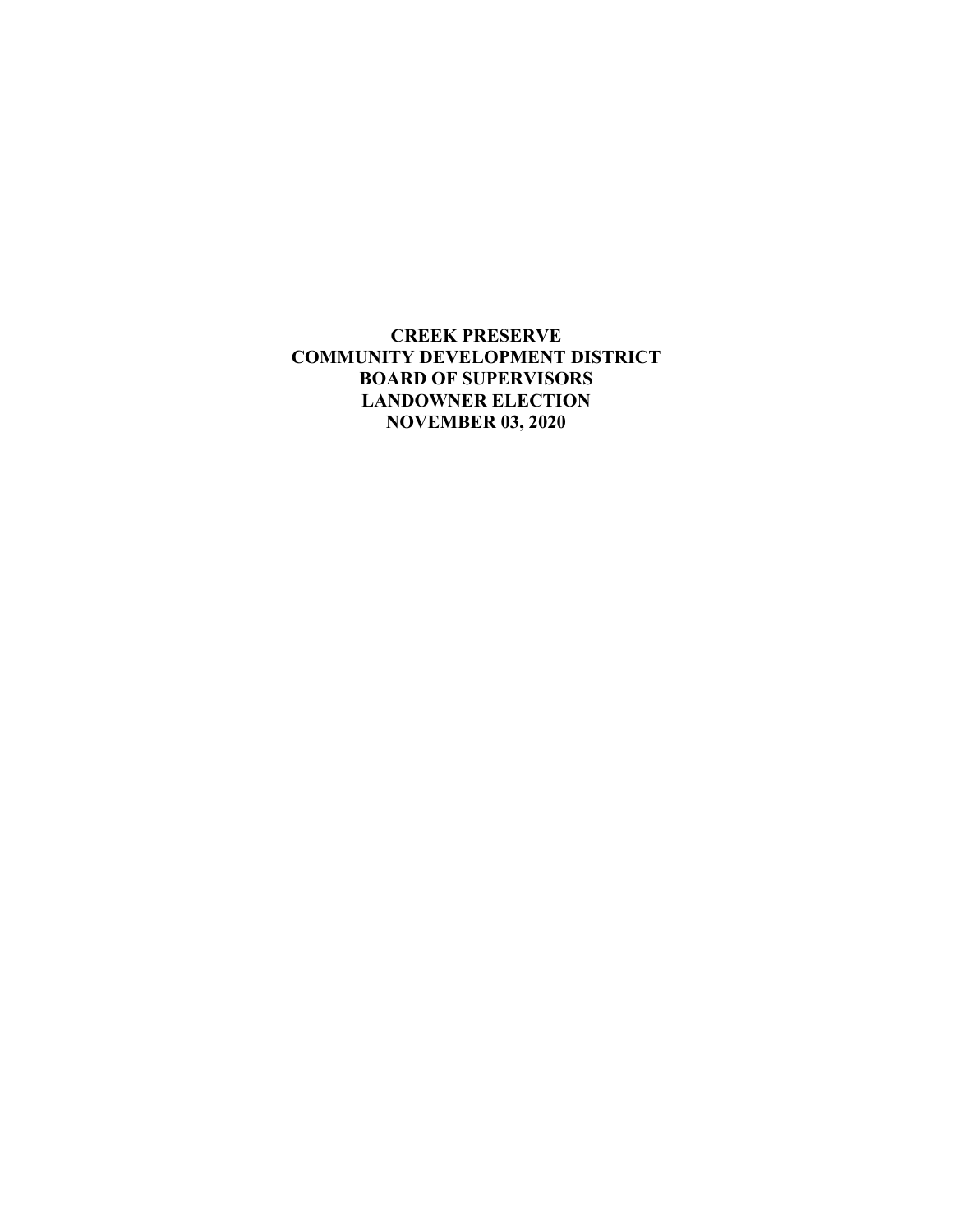## **CREEK PRESERVE COMMUNITY DEVELOPMENT DISTRICT AGENDA TUESDAY, NOVEMBER 03, 2020 AT 2:00 P.M. THE OFFICES OF MERITUS LOCATED AT 2005 PAN AM CIRCLE, SUITE 300, TAMPA, FL 33607**

| <b>District Board of Supervisors</b> | Chairman                 | <b>Jeff Hills</b> |
|--------------------------------------|--------------------------|-------------------|
|                                      | Vice-Chairman            | Nick Dister       |
|                                      | Supervisor               | Ryan Motko        |
|                                      | Supervisor               | Laura Coffey      |
|                                      | Supervisor               | Kelly Evans       |
| <b>District Manager</b>              | Meritus                  | Brian Howell      |
| <b>District Attorney</b>             | Straley, Robin, Vericker | John Vericker     |
| <b>District Engineer</b>             | <b>Stantec</b>           | Tonja Stewart     |

## *All cellular phones and pagers must be turned off during the meeting*

The meeting will begin at **2:00 p.m.**

Public workshops sessions may be advertised and held in an effort to provide informational services. These sessions allow staff or consultants to discuss a policy or business matter in a more informal manner and allow for lengthy presentations prior to scheduling the item for approval. Typically, no motions or votes are made during these sessions.

Pursuant to provisions of the Americans with Disabilities Act, any person requiring special accommodations to participate in this meeting is asked to advise the District Office at (813) 873-7300, at least 48 hours before the meeting. If you are hearing or speech impaired, please contact the Florida Relay Service at 7-1-1, who can aid you in contacting the District Office.

Any person who decides to appeal any decision made by the Board with respect to any matter considered at the meeting is advised that this same person will need a record of the proceedings and that accordingly, the person may need to ensure that a verbatim record of the proceedings is made, including the testimony and evidence upon which the appeal is to be based.